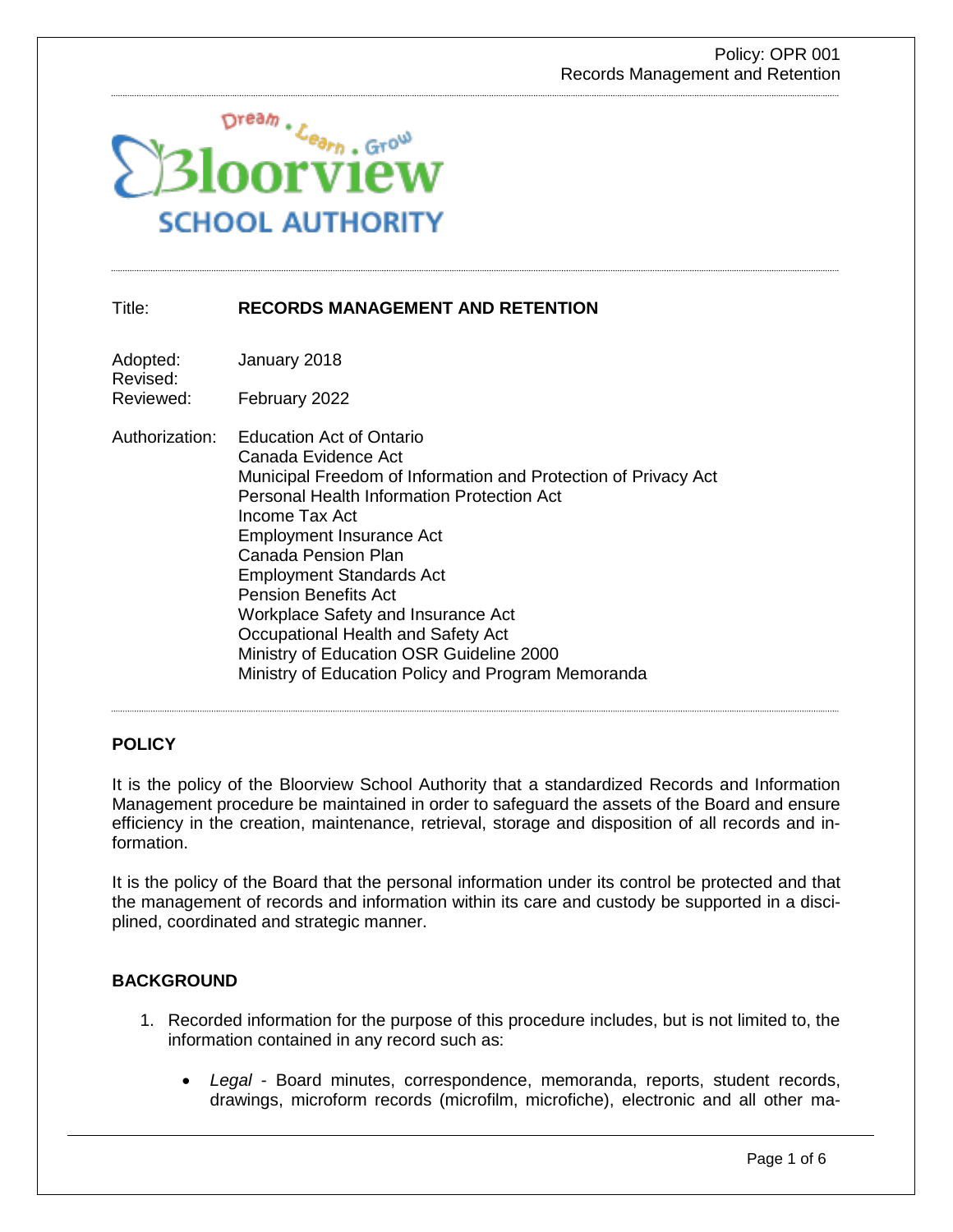chine-readable records, any record produced by means of computer hardware and software.

- *Historical*  books, journals or published reports which are, or will, form part of catalogued library of holdings, publications/brochures, forms, plans/maps, photographs/films, sound recordings/videotapes, pictorial/graphic works.
- *Administrative*  duplicate records preserved within the same medium of storage and retained solely for convenience, reference or future dissemination.
- 2. "Record" means any information in printed form, on film, by electronic means or otherwise, and includes:
	- a) correspondence, a memorandum, a book, a plan, a map, a drawing, a diagram, a pictorial, or graphic work, a photograph, a film, a microfilm, a sound recording, a videotape, a machine-readable record, any other documentary material, regardless of physical form or characteristics, and any copy thereof, and
	- b) any record that is capable of being produced from a machine-readable record under the control of an institution by means of computer hardware and software or any other information storage equipment and technical expertise normally used by the institution.
- 3. Transitory records are records that hold no further value to the school board beyond an immediate or minor transaction, or records that may be required only for a very short time, perhaps until they are made obsolete by an updated version of the record, or by a subsequent transaction or decision. Examples of transitory records include notices of meetings, routine notices or memos regarding holidays or special events circulated to all staff or posted in public folders; insignificant or inconsequential information items concerning routine administrative or operational matters, daily student work/assignments, and personal messages and information.

## **GUIDING PRINCIPLES**

- 1. The Bloorview School Authority is committed to maintaining an authentic and reliable record of Board actions, transactions and decisions through a coordinated and integrated approach to records and information management. These assets are valuable as evidence of Board functions and activities.
- 2. The Board is committed to the appropriate collection, use, retention and disclosure of personal information in compliance with all applicable provisions in the *Education Act*, the *Municipal Freedom of Information and Protection of Privacy Act*, the *Personal Health Information Protection Act*, the *Personal Information and Protection of Electronic Documents Act* and other relevant statutes and regulations of the Province of Ontario and the Government of Canada. (See Appendix A).
- 3. All records and information received, created, and maintained within administrative departments and schools support the Board's day-to day-operations. As such, they are the property of the Board and subject to this policy.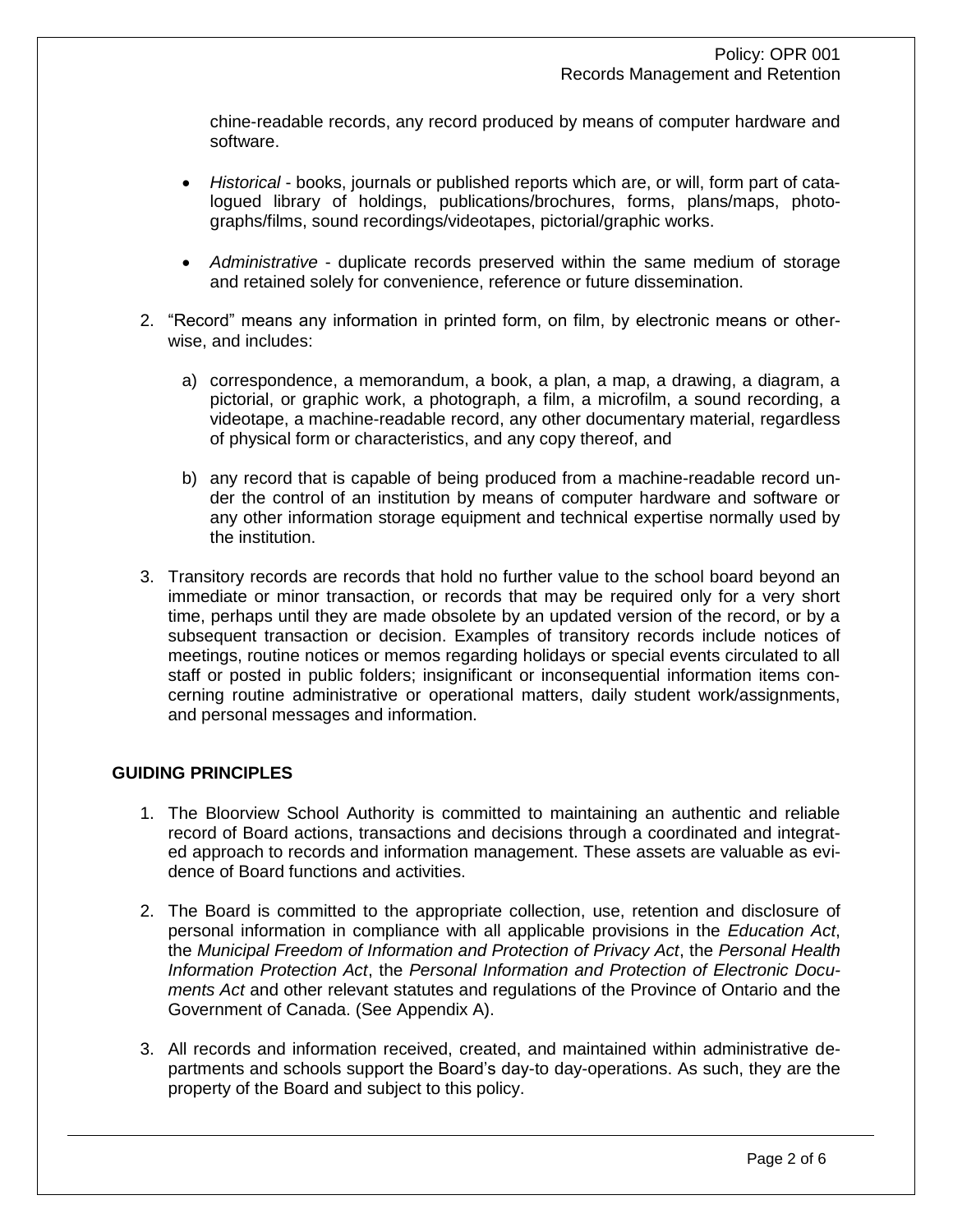- 4. Confidential records and those containing personal information must be treated as such when storing, maintaining, transferring or destroying them. They are to be destroyed in such a manner that they cannot be read, interpreted or reconstructed in accordance with the provisions of the *Municipal Freedom of Information and Protection of Privacy Act*.
- 5. This policy applies to:
	- All records within the custody or under the control of the Board and addresses all aspects of Board operations and all records made or received in the day-to-day business operations of the school or Board regardless of the medium in which those records are stored and maintained. It ensures that records are available as evidence of Board functions and activities and supports operating requirements.
	- All business applications and information technology systems used to create, store, and manage records and information including email, database applications, and websites.
	- All Board staff and to third party contractors or agents who collect or receive records and information on behalf of the Board. All staff shall be responsible and accountable for creating, maintaining accurate business records within their control.
- 6. Recorded information is a vital public resource to be managed effectively to ensure its continued availability, integrity, preservation and security from its initial creation or acquisition to its final disposition, following appropriately defined cycles of retention and disposal.
- 7. Personal information collected and student records must be retained for the minimum periods required by law.
- 8. Although these procedures have been designed to specifically address the establishment of a records management system, special consideration is also given to those records identified in the Board's Retention schedule as having archival value.

These records, although no longer required for daily administrative purposes, contain information which is of value for both long- term use and for historical reference. The archival program will effectively store records which are to be kept permanently once the original operational need for the record has ceased to ensure that valuable documents are not destroyed.

The following list provides general information on the types of records which should be maintained as archival for historical reference:

- Minutes of Official Meetings of the Board of Trustees;
- Board Reports;
- Yearbooks;
- Architectural Plans/Engineering Drawings;
- In-House Publications
- **Legal Documents**
- 9. Timely disposal must be ensured for recorded information that has been identified as not having archival value.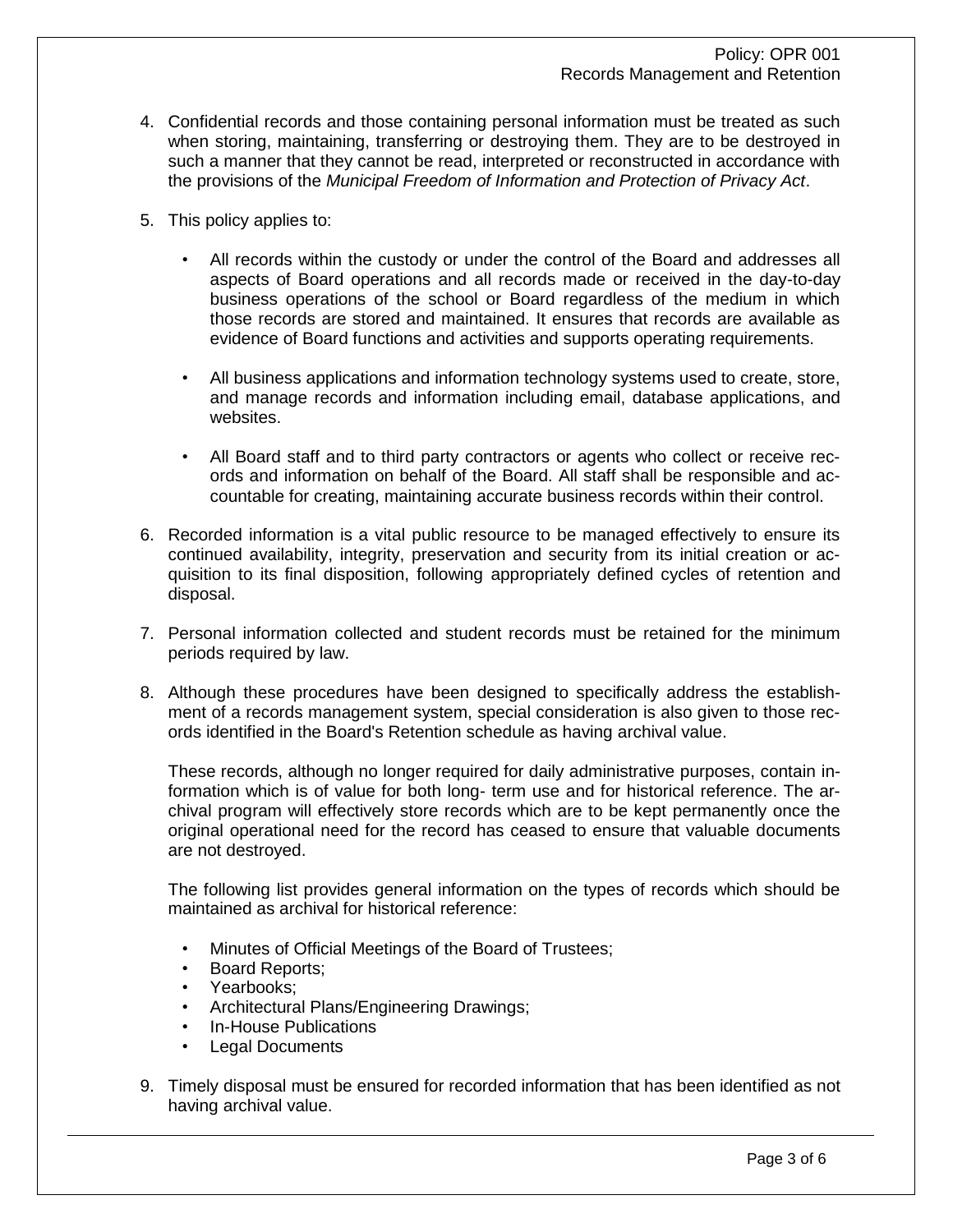- 10. The willful destruction, alteration, deletion, removal from the custody or control of the Board, concealment or private use of Board records and information is prohibited by this policy unless done so in accordance with the Board's approved records and information management retention schedule.
- 11. Where practical and possible, information technology shall support the procedures of records and information management.
- 12. The Board shall specify the purposes for which personal information is collected, used, retained and disclosed, and for notifying individuals at or before the time the information is collected.
- 13. The collection of personal information must be fair, lawful and limited to that which is necessary to the specified purpose. Personal information shall be collected only when it is necessary for providing for the education of students, the employment of staff, or as required and authorized by law.
- 14. An individual has the right to access his/her personal information and will be given access to that information, subject to any restrictions. An individual has the right to challenge the accuracy and completeness of the information and request that it be amended as appropriate, or to have a letter/statement of disagreement retained on file. Any individual to whom the disclosure has been granted in the year preceding a correction has the right to be notified of the correction/statement. An individual is to be advised of any third-party service provider requests for his/her personal information in accordance with privacy legislation.
- 15. A records management program facilitates:
	- Timely, relevant, and accurate management of information to support the provision of programs and services that best meet students' needs;
	- Informed decision-making and policy development, and effective, efficient, and trustworthy program and service delivery;
	- Transparency and accountability;
	- Access to and privacy of information in accordance with legislation and policies;
	- Recording and management of business decisions and transactions that preserve corporate memory; and
	- Access to information for legal purposes

# **PROCEDURES**

1. Electronic files cover a broad range of data and include any named grouping of data such as word processing files, email, directories, spreadsheets, databases or any official electronic board documents. An example of these may include, but is not limited to: Board minutes, correspondence, memoranda, reports, student records, journals or published reports which are, or will, form part of a catalogued library of holdings, publica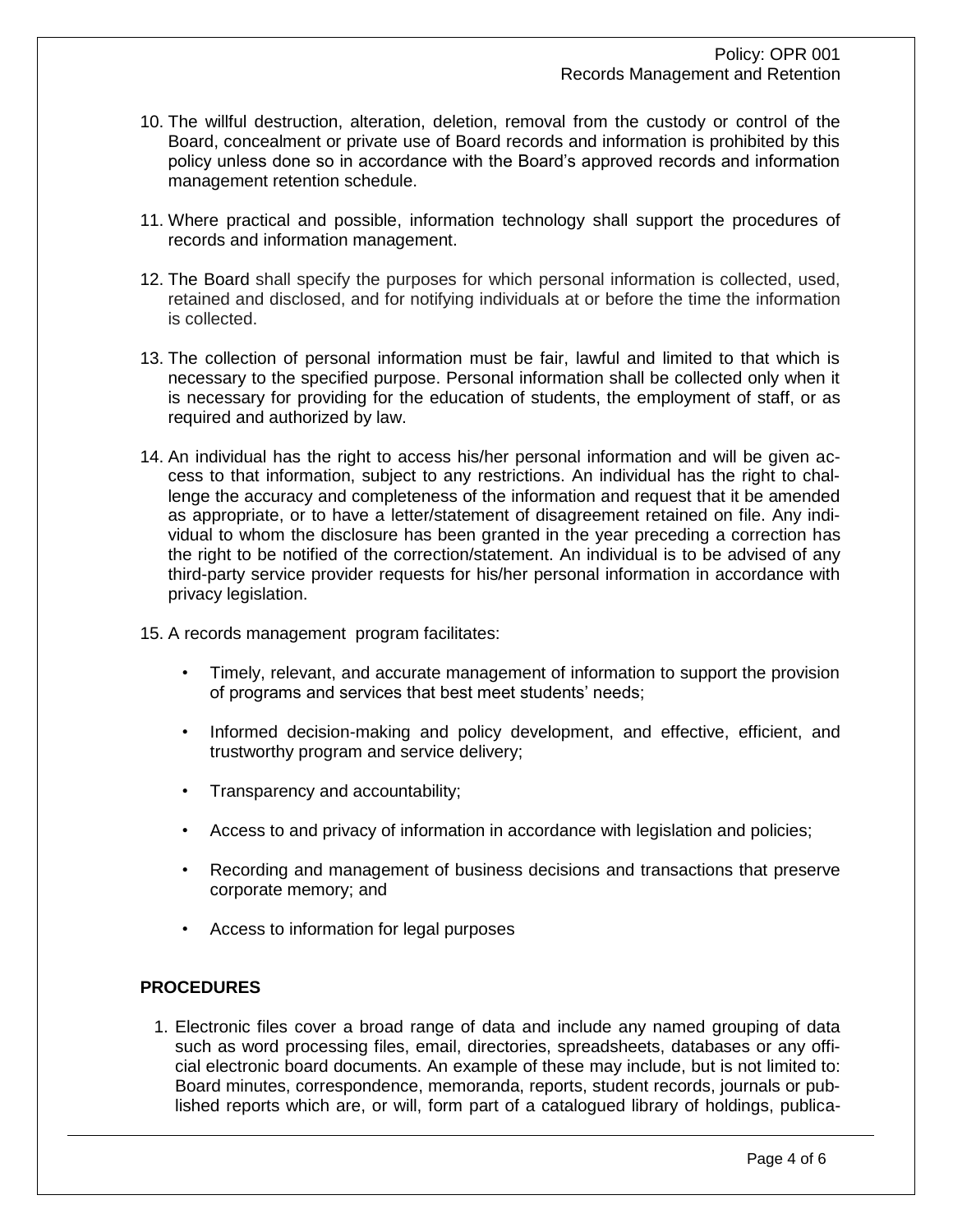tions/brochures, forms, plans/maps, photographs/films, sound recordings/videotapes, pictorial/graphic works, and newsletters. The same issues apply for storage and retention of machine-readable records as when dealing with paper documents. They are governed by the statutes that apply to the access, retention, and destruction of all public records and personal information held by public institutions.

- 2. A Vital Records Plan will be developed to identify and protect those records that are vital to getting the system up and running immediately after a disaster, e.g., water damage, fire. It will include a pre-arranged set of scenarios for dealing with system records and back-up copies of vital records. Once identified and duplicated, the record copies are to be kept in a separate and safe location as determined by the Supervisory Officer. The location of all back-up material will be reported to and maintained by the HR Manager.
- 3. For access and privacy purposes, there should be only one complete official retention copy of each record. Back-up copies should be prepared only when there is sufficient need for authenticity of the original record, when they are considered vital records and to provide ease of access.
- 4. All records which are currently inactive must be retained for longer periods of time, as defined by the Records Retention Schedule.
- 5. Records (including electronic and other viable media records) should be reviewed regularly for disposal and in accordance with the Board's Retention Schedule. This includes all relative back-up tapes and hard drives.
- 6. Duplicate records and temporary working papers such as rough notes or informal drafts are to be destroyed at the time the official records are destroyed as they should not outlive the documents that resulted from them.
- 7. Records which include confidential/personal information or are of a sensitive nature are to be destroyed by shredding or by a means to render the information illegible.
- 8. Most electronic/voice mail and telephone transitory messages are considered short term records and should be disposed of as soon as their purpose has been served. However, if the content of the message or any attachments are considered business records, they fall under the Retention Schedule.
- 9. The need to maintain electronic records should also be taken into consideration when upgrading software or hardware throughout the system. Electronic files, particularly those designated as permanent records, must be migrated onto the new technology and stored in a stable environment.
- 10. The Records Retention Schedule (Appendix B) outlines retention of the Board's records according to their administrative, fiscal, legal, and research/archival value. It includes records that must be retained according to legislation and/or Board procedures and a notation of the archival/historic importance of each record series where appropriate.
- 11. The following is the process for destroying Board/school records:
	- Staff refer to the approved retention schedule for time lines